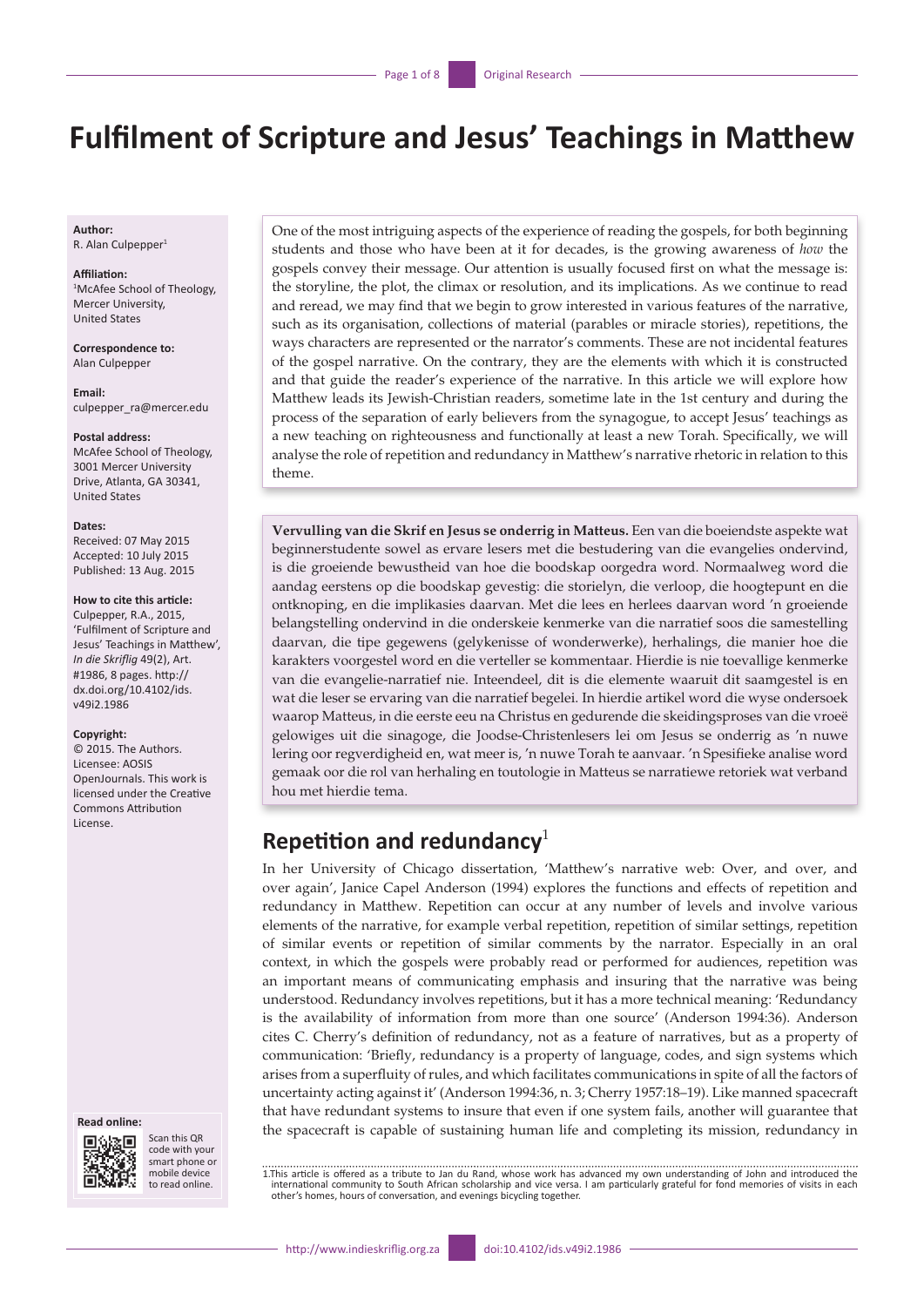narratives insures that readers or hearers will be guided to understand the text they are hearing or reading. For the role of redundancy in literary theory, Anderson drew on the pioneering work of C.H. Lohr (1961), Susan Rubin Suleiman (1980), and Susan Wittig (1973). By the time her dissertation was published, Meir Sternberg's *The Poetics of Biblical Narrative* (1988) had appeared with its keen observations on the functions of repetition in the Hebrew Scriptures. R.D. Witherup (1992; 1993) was exploring the role of redundancy in the Acts.

Suleiman (1980:119) employed Roland Barthes' (1974:4) distinction between "readable" (*lisible*) and 'writable' (*scriptible*) texts. The former texts limit the range of meaning by employing conventional grammar, logic and genres, whilst the latter are innovative, less defined and therefore open to various interpretations. Redundancy is therefore 'highly characteristic of "readable" texts' (Anderson 1994:40). Anderson's analyses of the double and triple stories in Matthew make a significant contribution by showing how redundancy functions in the central section of Matthew. The importance of each of the stories' elements is also established through context, repetition and variation (Anderson 1994:43).

Based on Anderson's groundbreaking work, we may make the following complementary observations: The effect of a narrative texture marked by repetition and redundancy is that it propels the reader to greater sensitivity to Matthew's progressive determination of character, development of conflicts and definition of themes. Repetition contributes to *recognition*: the reader recognises significant or typical settings, actions, pronouncements and conflicts. Variation produces *movement*: the story introduces new elements, and the reader is required to integrate the new elements into the previous patterns. At least for reading Matthew, the reader is like 'the scribe trained for the kingdom of heaven' (13:52). In other words, the reader should bring out the new as well as the old from the story. The degree of dissonance between new and old and the ratio of variation to repetition determine whether the story will give the reader an easy ride or a challenging one. Stories that have a lower degree of dissonance and a higher ratio of repetition demand less of readers than stories that have a greater level of dissonance and higher ratio of variation. Context allows *integration*: the more specific and informative the context, the more successful the reader will be in evaluating a scene and integrating it, with its new elements, into the reading experience. To use Roland Barthes' term (1974:4) once more, the more definite the context the more 'readable' it is.

Redundancy in narrative texts, however, involves considerably more than just predictability and repetition. Repetition conveys emphasis, signals importance and invites comparison and contrast. Because of the multiplicity of ways in which information can be conveyed in a narrative text, the possibilities for redundancy are intriguing. At least the following levels merit attention:

- 1. **Verbal repetition:** Words and phrases can be repeated at various points in the narrative.
- 2. **Formal elements:** The gospels are largely composed of the repetition and variation of a limited number of formal units or type scenes: exorcisms, feedings, healings, sea stories and teaching scenes.
- 3. **Events (plot) and existents (characters, settings):** These are Seymour Chatman's terms for some of the elements of a story. Information can be conveyed to the reader by different aspects of the story. The same information can be conveyed, for example, by the development of the plot and by the patterns of characterisation (see Culpepper 2013).
- 4. **Implicit commentary (imagery, symbolism, irony):** Various devices may convey to the reader that things are other than or more than they seem to be. Whether delicately or forcefully, imagery, symbolism and irony invite the reader to grasp meanings that are not explicitly stated. Information conveyed by these means may again either reinforce or challenge information or meanings that the reader obtains from other elements of the narrative.
- 5. **Embedded stories:** Within the gospel narratives, Jesus tells stories (parables and allegories) that function variously as examples, polemical devices and orientation for the reader regarding the characters and plot of the larger narrative.
- 6. **Story and narrative:** The narrator, by explicit commentary, may convey information to the reader, which again may or may not be confirmed by messages conveyed by the story itself. In the case of reliable biblical narrators, of course, the stories confirm the explicit commentary, but may say more than the commentary.
- 7. **Intertextual allusions and quotations:** Particularly important in Matthew are the frequent explicit quotations from the prophets and the repeated use of allusions to the Hebrew Scriptures in the course of narrating Jesus' story as well as in his teachings.
- 8. **Genre and canon:** The three synoptic gospels tell the story of Jesus with significant repetitions and variations, whilst the Fourth Gospel tells the story with major differences from the synoptics. The New Testament canon itself is therefore redundant.

These levels of possible redundancy offered the gospel writers many options for insuring that their message would be understood by hearers and readers. The Gospel of Matthew, which is both repetitious and redundant at many points, invites the reader to look carefully for ways this redundancy can be illuminating.

## **Redundancy in the fulfilment of Scripture in Matthew**<sup>2</sup>

In the heading and the genealogy, the narrator links Jesus to persons in the Scriptures. The Gospel opens with references to Abraham and David, and a genealogy that ties Jesus to

<sup>2.</sup>All references to the Gospel of Matthew will be indicated only by chapters and verses.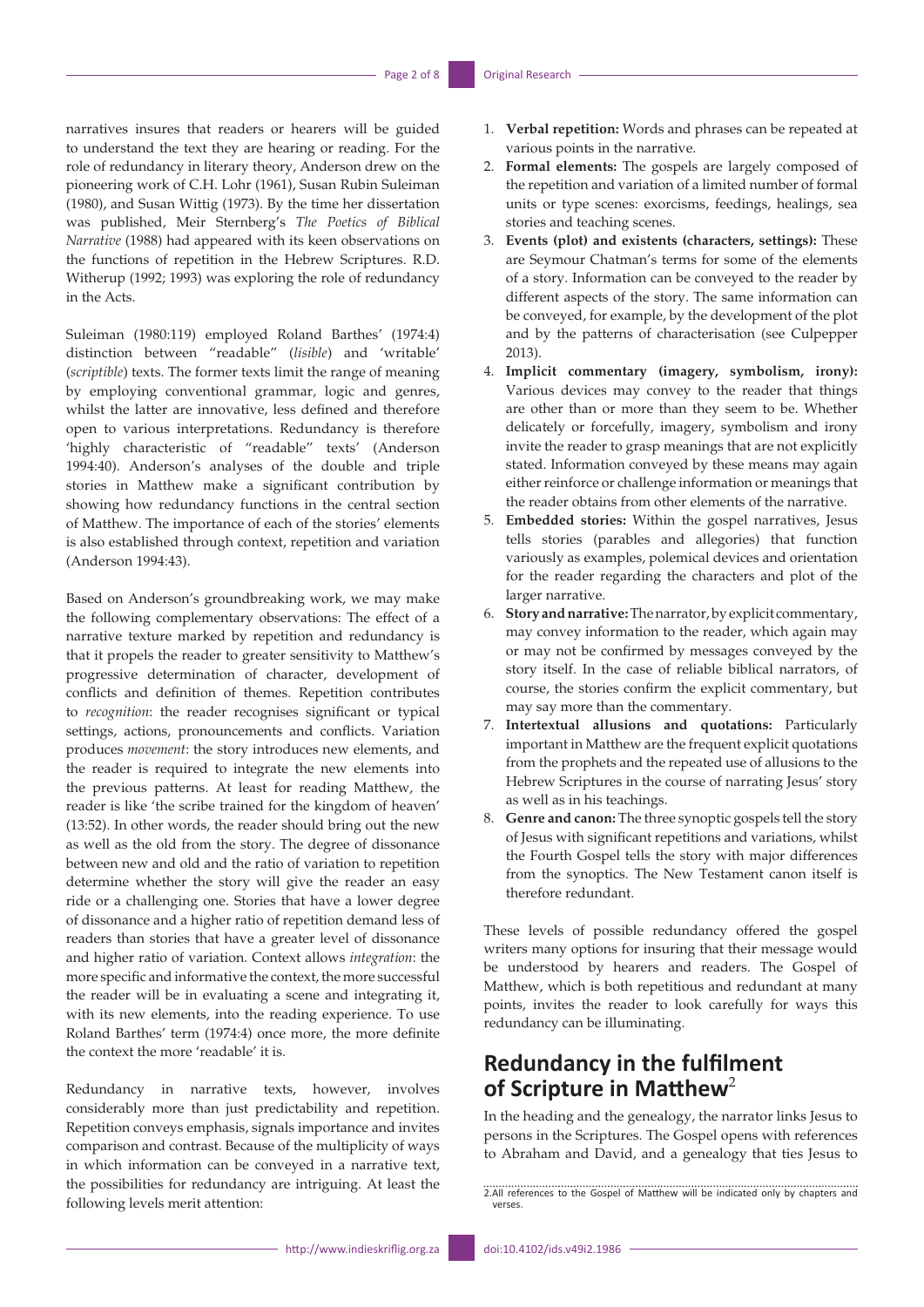the scriptural heritage of Israel (Anderson 1994:48–53). Anderson's identification of the genealogy as a part of the narrator's direct commentary is helpful (Anderson 1994:48– 49), but in view of the thesis developed below we may also note that a major function of this commentary is to link Jesus with Scripture and thus lead the reader to accept the claim that Jesus came to fulfil Scripture. The fulfilment of Scripture, one of the leading Matthean themes, is then signalled by the repetition of fulfilment formulae.<sup>3</sup> The narrator pauses to note fulfilment in the following references early in the Gospel:

1:22 'to fulfil what had been spoken by the Lord through the prophet'

2:15 'to fulfil what had been spoken by the Lord through the prophet'

2:17 'then was fulfilled what had been spoken through the prophet Jeremiah'

2:23 'so that what had been spoken through the prophets might be fulfilled'

3:3 'this is the one who of whom the prophet Isaiah spoke'

4:14 'so that what had been spoken through the prophet Isaiah might be fulfilled'

Events in the story take on added meaning when viewed against their Scriptural background. Like his biblical namesake, Joseph has revelatory dreams that guide coming events. The places named in the birth narrative provide a biblical geography that recapitulates much of Israel's history: Bethlehem, Egypt, Ramah, Nazareth (see Brown 1983:52–54; Stendahl 1964). The wise men reference the expectation of a coming Messiah (2:5–6). Drawing further the parallels between Jesus and Moses, Herod seeks the life of the child and kills the children of Bethlehem, just as Pharaoh had sought to kill the children of the Hebrews. Joseph's flight from Herod may evoke Moses' flight from Pharaoh (Ex 2:15–16). Joseph, responding to another dream, then brings his family 'out of Egypt' (2:15; itself an echo of Hs 11:1). The return to 'the land of Israel' recapitulates the Exodus and entry into the land. By evoking these parallels in his account of Jesus' infancy, Matthew prepares the reader to understand that Jesus fulfils the expectation of a new Moses (Dt 18:15, 18) who will lead the people of Israel.

The narrator introduces John the Baptist in the same idiom with a formula quotation (3:3). The characterisation of John the Baptist evokes the description of Israel's prophets, wearing clothing of camel's hair and a leather belt (2 Ki 1:8; Zch 13:4). Calling for repentance, John warns the Pharisees and Sadducees not to justify themselves by saying 'We have Abraham as our ancestor' (3:9).

The first words that Jesus speaks in the Gospel explain that his motive was fulfilment (3:15). Like Israel, Jesus passes through the Jordan. The voice from heaven at his baptism echoes the words of Psalm 2:7: 'You are my son.'

Like Israel, Jesus was tempted in the wilderness. Contrary to Gerhard Kittel's contention (1964:658) that 'there are no serious reasons for making the common connection of the forty days with the forty years of Israel in the wilderness', recognition of this connection is essential for Matthew's purposes. As Stanley Saunders (2010:23) notes, 'In these verses Matthew moves us, with Jesus, across the landscapes of Israel's hopes and frustrations and through the spaces of God's power and presence.' The 40 days of temptation recall also the 40 days Moses was on Mount Sinai (Ex 24:18; 34:28; Dt 9:9, 18) during which he neither ate nor drank and Elijah's forty-day journey to Mount Horeb (1 Ki 19:8; Balz 1972:137–139; Luz 2007:151),<sup>4</sup> setting up Jesus' claim that he fulfilled 'the law and the prophets' (5:17). By implication, Jesus' obedience in the wilderness therefore stands in contrast to Israel's failure. Jesus answers the tempter at each point with quotations from Scripture (4:4, 7, 10), and even the Devil quotes Scripture (4:6). Jesus' withdrawal to Galilee to begin his ministry in Capernaum 'in the territory of Zebulun and Naphtali', continues the biblical geography of his infancy and cloaks Jesus' ministry in Isaiah's prophecy of the coming of a Davidic king to lead the people (Is 9:1–2, 6–7). At the Sea of Galilee, Jesus' call to the first disciples echoes Elijah's call of Elisha (1 Ki 19:21). Throughout its account of Jesus' baptism, temptation, calling of the disciples and early ministry (especially 3:3; 4:4, 6, 7, 10, 15–16) Matthew maintains the continuous underlying claim of the fulfilment of the Scriptures. Jesus' arrival fulfilled the law and the prophets, and Jesus' words and actions 'fulfil all righteousness' (Table 1).

The use of redundancy in the early chapters to emphasise that Jesus fulfilled the Scriptures is obvious and powerful (cf. Viljoen 2007:314–321). The theme appears in the opening words (the heading), the genealogy that establishes Jesus' identity, the biblical motif of revelatory dreams, parallels with biblical characters and events (Joseph, Pharaoh, Moses), biblical place names, the repetition of the narrator's fulfilment formula, frequent quotations from Scripture, and recapitulation of Israel's history. More formally, Matthew develops this theme using sequence (primacy or priority – the heading and genealogy), explicit commentary (the fulfilment formulae), explicit intertextuality (quotations and allusions to Scripture), and implicit intertextuality and typology (patterning by the use of names, characterisation, geography and events). These elements function constructively in fascinating ways when the action of the story, in this case the threat to the life of the child, echoes Pharaoh's killing of the Israelite children and leads to Joseph's dream (resonating with the dreams of the patriarch Joseph), his flight to Egypt and then his return, which the narrator relates to Hosea's report, 'Out of Egypt have I called my son' (11:1), by means of a formula quotation (2:15).

<sup>3.</sup>For discussion of the identification and origin of the fulfilment citations, see Viljoen (2007, especially pp. 302–305).

<sup>4.</sup>Luz (2007:151) observes that 'in Judaism there is, apart from Moses and Elijah, mention of a forty-day fast only with Abraham (*Apoc. Abr.* 12.1, following 1 Kgs  $19.8$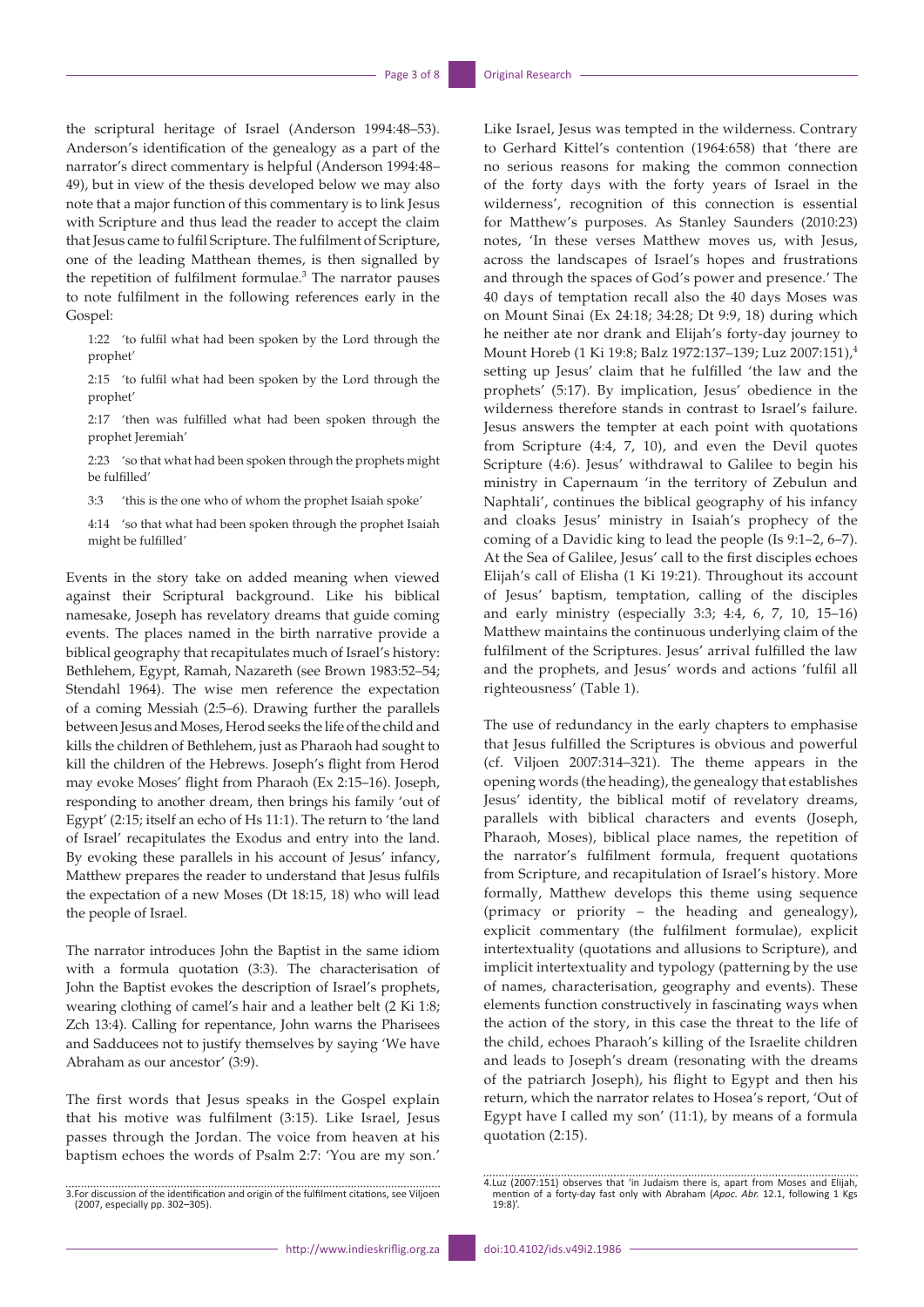| <b>Fulfillment</b>            | <b>Matthew</b>                   | <b>Old Testament</b>                                              |
|-------------------------------|----------------------------------|-------------------------------------------------------------------|
| Implicit                      |                                  |                                                                   |
| <b>Heading</b>                | 1:1                              | David, Abraham                                                    |
| Genealogy                     | $1:2-17$                         |                                                                   |
| <b>Dreams</b>                 | 1:20; 2:12, 13, 19, 22           | Gn 37:5, 6, 9, 10; 40:5, 9, 16; 41:7, 11, 12, 15, 17, 22, 32      |
| <b>Biblical Geography</b>     | 2:1, 5-6, 8, 16, 18, 21, 22, 23  | Jerusaelm, Bethlehem, Ramah, Israel, Galilee, Nazareth            |
| Egypt                         | 2:13, 14, 15, 19                 | Hos $11:1$                                                        |
| Moses Typology                | $2:13 - 16, 19 - 21$             | Ex 1:22; 2:15, 23; 3:8, 10                                        |
| John the Baptist              | $3:3 - 4$                        | Isa 40:3; 2 Ki 1:8; Zch 13:4                                      |
| Temptations in the Wilderness | $4:1 - 16$                       | Ex 15:25; 16:24; 20:20                                            |
| Forty Days                    | 4:2                              | Ex 24:18; 34:28; Dt 9:9, 18; Deut 8:16                            |
| Call of the First Disciples   | $4:18 - 22$                      | 1 Ki 19:21                                                        |
| Explicit                      |                                  |                                                                   |
| <b>Fulfillment Formulae</b>   | 1:22; 2:5, 15, 17, 23: 3:3; 4:14 | Is 7:14; Mi 5:2; 2 Sa 5:2; Hos 11:1; Jer 31:15; Is 40:3; Is 9:1-2 |
| Jesus' Words                  | 3:15; 4:4, 7, 10 (cf. also 5:17) | Dt 8:3; Ps 91:11; Dt 6:16, 13; Is 9:1-2                           |

**TABLE 1:** Fulfillment of scripture in Matthew 1-4.

## **The fulfilment of Scripture and the authority of Jesus' words**

The Sermon on the Mount marks the beginning of a new phase of Jesus' ministry and a significant turning point in the Gospel. For our purposes, it is important to note how Matthew continues the theme of fulfilment whilst introducing the new theme of the authority of Jesus' words. The setting is Mosaic: Jesus goes up on a mountain to give a new teaching on righteousness. Following the beatitudes, Jesus affirms that he has come, not to abolish, but to fulfil 'the law and the prophets'  $(5:17)$ .<sup>5</sup> What the narrator has told the reader repeatedly, and what Jesus has acted out in his baptism and in the temptations, he now declares, but this declaration in itself introduces a new dynamic. Jesus vows by a negative statement followed by a positive statement that he fulfils 'the law and the prophets'. Now there is a new relationship between the Scriptures and Jesus' words. If Jesus' words are true, not only is he fulfilling the Scriptures, but he is also offering a new authoritative teaching, one that is related to the Scriptures and attested by the wondrous events reported in the first four chapters of the Gospel. Further, the fulfilment of the law portends coming events, which Jesus, as the new Moses, can declare to his followers: 'Truly I tell you, until heaven and earth pass away, not a letter, not a stroke of a letter will pass from the law until all is accomplished' (5:18). In this solemn pronouncement, Jesus claims personal authority ('I tell you' – 58 times in Matthew), invokes the solemnity of *amen* ('truly – 31 times in Matthew) to introduce the pronouncement, encompasses all eternity ('until heaven and earth pass away'), asserts the negative before the positive ('not ... not ... until ...'), and employs hyperbole ('not one letter, not one stroke of a letter').

In the next section of the Sermon, Jesus sets his words over against those of Scripture in the antitheses ('you have heard that it was said ... but I say'). The formulation 'you have heard that it was said' alludes to the Mosaic Law, using a passive circumlocution to avoid an explicit reference to God:

| 1.5:21 | Murder    | Exodus 20:13; Deuteronomy 5:17                            |
|--------|-----------|-----------------------------------------------------------|
| 2.5:27 | Adultery  | Exodus 20:14; Deuteronomy 5:18                            |
| 3.5:31 | Divorce   | Deuteronomy 24:1-4                                        |
| 4.5:33 | Oaths     | Leviticus 19:12; Numbers<br>30:2:<br>Deuteronomy 23:21    |
| 5.5:38 | Vengeance | Exodus 21:23–24; Leviticus 24:19–20;<br>Deuteronomy 19:21 |
| 6.5.43 |           | Love and Hate Leviticus 19:17–18                          |

The antitheses not only juxtapose Jesus' authority to the Mosaic Law, but they do so after Jesus has vowed that he did not come to abolish the law but to fulfil it. The reader has therefore been educated to understand Jesus' teachings as fulfilling Scripture, but the antitheses challenge the reader to understand how supplanting the scriptural commands with Jesus' teachings can be understood as fulfilment and not abolition. Jesus is characterised as the authoritative interpreter of scripture. As F. Scott Spencer (2010:368) aptly put it, 'Above all, Matthew's Jesus emerges as the church's authoritative biblical exegete and teacher.'

The point is driven home by later references. Jesus' authority is based on his identity as Son of David and Son of Abraham (from the genealogy), his identity as Son of God (from his birth), the Moses typology, his refusal to succumb to Satan's temptations, his appeal to and fulfilment of the scriptures, his empowerment by the Spirit, the miracles he performs, the authority he claims (9:2, 6; 11:27; 21:23–27; 28:18), the transfiguration, the recognition of the authority of his teachings, and ultimately the resurrection.<sup>6</sup> As Ulrich Luz (1995:118) observes, '"authority" is a mark of Jesus' ministry altogether'.

The Sermon concludes with Jesus' admonition that those who hear his words and do them, are like a wise man (7:24–27). Jesus' words embody wisdom and often echo the wisdom tradition, take the form of proverbs or aphorisms, and employ

<sup>5.</sup>For a helpful overview of interpretations of 5:17–20 in relation to the *Sitz im Leben*  of Matthew, see Viljoen (2012). W. Reinbold (2006:61-62) concludes from a study of the Law in Matthew (especially 5:20 and 23:2–3) that Matthew maintains that the authority of the teaching of the scribes and the Pharisees from the seat of Moses should be recognised and that Jesus' followers should be more righteous than the scribes and the Pharisees: 'Die Jünger sollen die Tora in ihrer Auslegung durch die<br>"Schriftgelehrten und Pharisäer"' halten, und zwar in höherem Maße als sie. Sie<br>sollen, wenn man so will, die besseren Pharisäer sein.'

<sup>6.</sup>For a much more comprehensive discussion of Jesus' authority in Matthew see Lee and Viljoen (2010:66–71).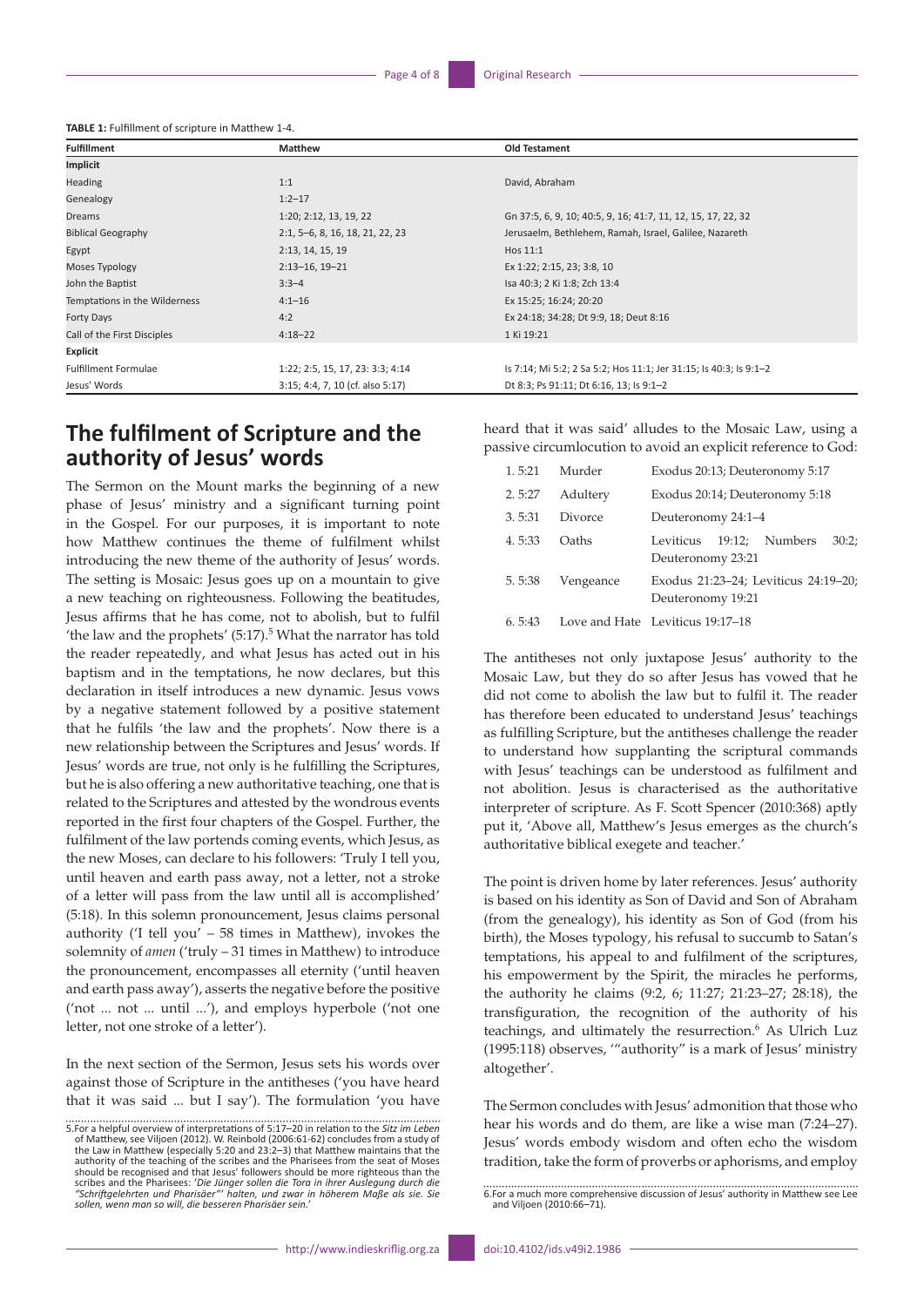images and metaphors found in the wisdom literature (cf. especially 11:19; 13:54; see Perdue 1986). The crowds who heard him, however, were astounded, the narrator reports, 'for he taught them as one having authority' (7:29) – the first reference to authority in the Gospel (cf. 8:9; 9:6, 8; 10:1; 21:23, 24, 27; 28:18). Francois P. Viljoen (2013) aptly characterises the integral relationship between righteousness, Torah, and the teachings of Jesus:

The norm for the disciples' conduct is based on a specific interpretation of the Torah. By following Jesus and his interpretation of the Torah, people find their identity as citizens of the kingdom of God. They should exercise their identity as citizens of this kingdom by acting righteously according to the precepts given by Jesus. Righteousness implies observing all that Jesus commanded (Mt 28:20). (p. 9)

Jesus' works confirm that he fulfilled the law and the prophets. The narrator comments that Jesus' healings 'fulfil what had been spoken through the prophet Isaiah' (8:17). Jesus' claims of authority soon meet opposition, however. Jesus, the Son of Man, 'has nowhere to lay his head' (8:20). Those who witnessed the exorcism of the demons from the two Gadarene demoniacs 'begged him to leave their neighborhood' (8:34). In the next scene, across the Sea of Galilee, when Jesus pronounces the paralysed man's sins forgiven, the scribes say to themselves, 'This man is blaspheming' (9:3; cf. 12:14, 24), but Jesus asserts, 'the Son of Man has authority on earth to forgive sins' (9:6). The crowd of spectators 'glorified God, who had given such authority to human beings' (9:8). The repetition of the word *authority* in this scene drives home the point, as do subsequent references. Jesus' teachings are like new wine (9:17). Those who acknowledge him, he will acknowledge before his Father (10:32–33). Indeed, Jesus even claims 'All things have been handed over to me by my Father' (11:27).

Whilst Jesus claims authority for his teachings, and the works he does confirm his authority, the Gospel does not lose sight of the fulfilment of Scripture. At various points in the mid-section of the Gospel, Jesus declares that the Scriptures are fulfilled, echoing the narrator's fulfilment formula in the early chapters:

- 11:9 'This is the one about whom it is written'
- 13:14 'With them indeed is fulfilled the prophecy of Isaiah'
- 15:7 'Isaiah prophesied rightly about you when he said ...'

Simultaneously, the narrator continues to affirm the fulfilment of Scripture:

12:17 'This was to fulfill what had been spoken through the prophet Isaiah'

13:35 'This was to fulfill what had been spoken through the prophet'

21:4 'This took place to fulfill what had been spoken through the prophet'

Jesus also charges that his opponents – those who do not accept the authority of his teachings – have not read or do not understand the Scriptures:

- 12:3 'Have you not read what David did ...?'
- 12:5 'Or have you not read in the law ...?'
- 19:4 'Have you not read ...?'
- 21:16 'Have you never read ...?'
- 21:42 'Have you never read in the Scriptures ...?'
- 22:31 'Have you not read what was said to you by God ...?'

By means of these rhetorical questions, Jesus advances his interpretation of the Scriptures in contrast to that of the Pharisees (see Spencer 2010:368). The question is repeated twice in Jesus' dispute with the Pharisees on Sabbath law and plucking grain on the Sabbath. Immediately thereafter Jesus cites Hosea 6:6 as a criterion for interpretation of the Law (see Hays 2005:180–182; Viljoen 2014, especially p. 232). The implication of these rhetorical questions is that Jesus' opponents oppose him because they do not know or heed the Scriptures. Because Jesus fulfils the Scriptures, the logic is that those who understand the Scriptures follow him, whilst those who oppose him do not. They also do not understand Jesus' parables, and thereby fulfil Isaiah's proclamation of judgement (13:13–15, 19): they listen, but do not understand; their ears are hard of hearing. They will not 'understand with their heart and turn' (13:15). Heeding the Scriptures requires proper understanding, which depends on the inclination of the heart and a readiness to understand.

Those who do not hear and understand, misinterpret the Scriptures with the result that they teach 'human precepts and doctrines' (15:9). The Scriptures teach that one must 'honor your father and your mother' (15:4; Ex 20:12; Dt 5:16), but the Pharisees and scribes 'break the commandment of God' for the sake of their tradition, which allows one to circumvent the command: 'God commanded ... but you say' (15:4–5). Again, the words of Scripture (Isaiah) have been fulfilled (15:7).

The people marvel at his wisdom (13:54), but the reader knows that Jesus talked with Moses and Elijah (17:3). When the Pharisees question him about divorce, Jesus asks if they have not read the teaching on marriage (19:4). Moses' command was due to their 'hardness of heart' (19:7–8). In its place Jesus declares a new law (19:9; cf. 19:17–21). Similarly, when someone asks him, 'What good deed must I do to have eternal life?' (19:16), Jesus answers by pointing him to the commandments (the Decalogue) first and then adds that if he wished to be *teleios* (cf. 5:48; 'perfect' – NRSV; or 'blameless' – rendering the Hebrew *tam*, Job 1:1), he must 'go, sell your possessions, and give the money to the poor ... then come follow me' (Davies & Allison 1988:560–563; Rensberger 2014).

When Jesus enters Jerusalem, Matthew is careful to underscore by event, Jesus' words, and the narrator's comments that what he did and taught in the holy city fulfilled the Scriptures, especially the psalms of ascent. His entry on 'a donkey and on a colt' fulfilled what had been spoken by the prophet (21:4–5). The crowds that followed him chanted the psalms of ascent (21:9; Ps 118:26). When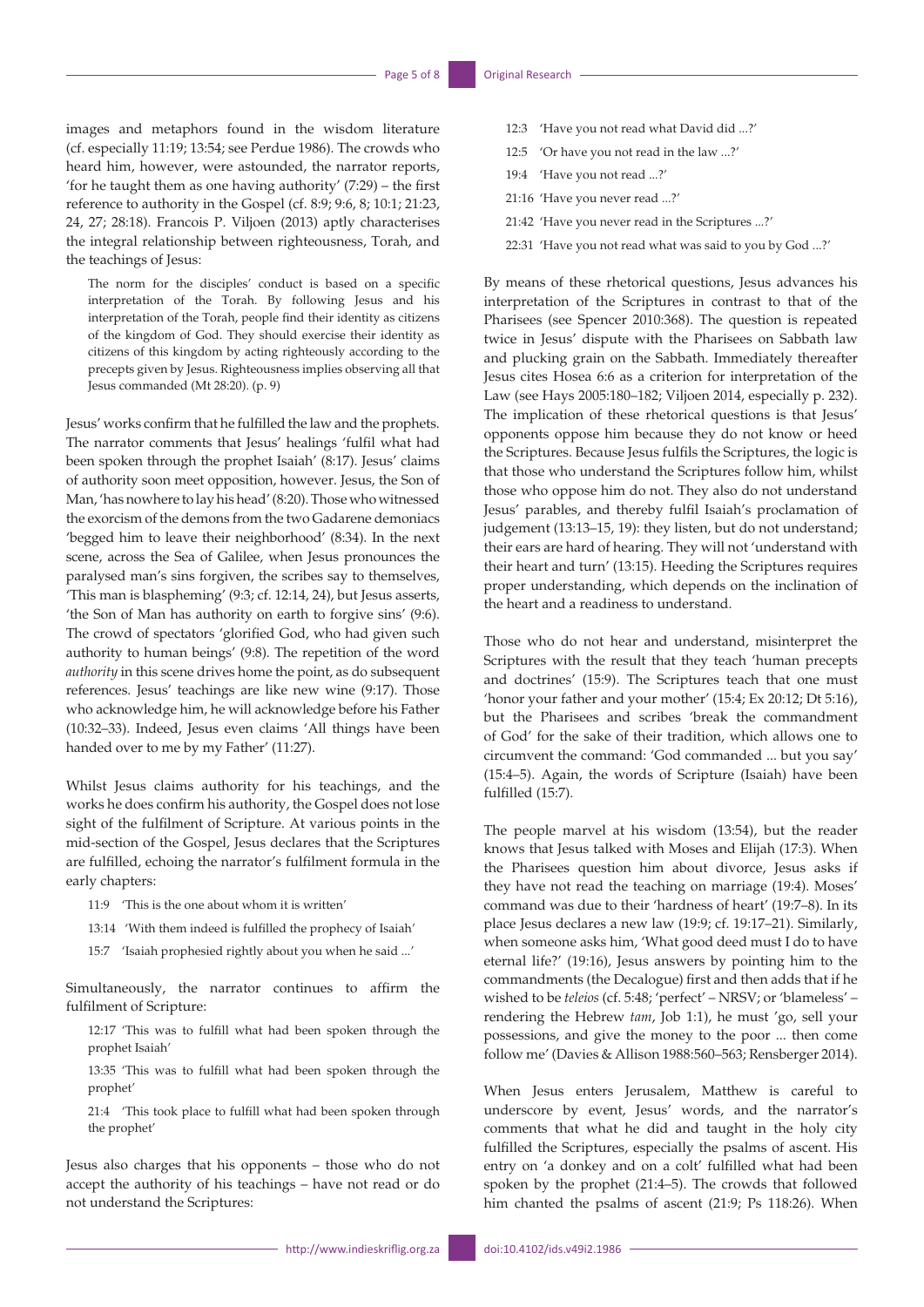Jesus 'cleansed' the temple, he quoted Isaiah 56:7 and Jeremiah 7:11. The children chanted, 'Hosanna to the Son of David' (21:15), which Jesus interpreted as fulfilment of Psalm 8:3 (21:16). The chief priests and the elders questioned Jesus regarding his authority (21:23). In response, Jesus indicted them by asking which of two sons did the will of their father. The son who does what he is told to do is better than one who only promises to do as he is told (21:28–31). His parable of the vineyard echoes the song of the vineyard on Isaiah 5 (Culpepper 1999). The implication of the parable is obvious. Have they never read the Scriptures (21:42)? Then he quotes the Scriptures once more (21:42; Ps 118:22–23).

Jesus' response to the Sadducees might serve as a paradigm for the entire Gospel, for, in both the pericope and the Gospel, there is a shift from the authority of the Scriptures to the authority of Jesus' words. The Sadducees raise a trick question based on what Moses said (22:23–28). Jesus responds that they are wrong because they know 'neither the Scriptures nor the power of God'. 'Have you not read?' (22:31). The crowd is astonished at his teaching (22:33). The point, having been repeated so many times and with such variations is clear: Jesus' teachings are based on the Scriptures and fulfil them. The opponents reject Jesus' teachings, because they do not understand ('have they not read?') the Scriptures.

At his arrest, it is Jesus (not the narrator) who says that Scripture must be fulfilled (26:54, 56). The symphony of ideological points of view continues with the return to explicit commentary regarding fulfilment in 27:9: 'Then was fulfilled what had been spoken through the prophet Jeremiah.' The redundancy of expression, coming as it does from both Jesus and the narrator, strengthens the rhetorical effect.

Throughout the Gospel, Jesus' teachings emphasise the importance of doing right. Here James (1:22–25) and Matthew share an emphasis on the importance of obedience and doing – a tilt toward a works righteousness.<sup>7</sup> Those who do not heed Jesus' words act the part of a fool (7:26), like one who builds his house on sand. Wisdom is vindicated by her deeds (11:19). Jesus' 'yoke is easy' and his 'burden is light' (11:30), unlike the Pharisees who bind heavy burdens on others (23:4), but the expectation is still that the disciples will do what Jesus teaches. In response to the Pharisees' intent to find fault with Jesus, he defends his actions, saying 'it is lawful to do good on the Sabbath' (12:12). Likewise, whoever *does* the will of his Father in heaven belongs to his true family (12:50). Those represented by the good soil hear his word, understand it, and bear fruit, one hundred, sixty, and thirtyfold (13:23). When the Son of man comes, judgement will be meted out on the basis of what one has done (16:27). Jesus does not dispute the importance of doing good when the rich man asks him, 'what good deed must I do to inherit eternal life?' (19:16). Instead, he gives him a command. The morning after he pronounced judgement in the temple, Jesus curses the fig tree for not bearing fruit (21:19). The son who did the will

of his father is the one who went into the vineyard, not the one who only promised to do so (21:28–32). Similarly, the wedding guests with whom the king is pleased, are not those who only accepted his invitation, but those who came to the banquet and who came wearing a wedding garment, that is, those who had done good works (22:2–13). Therefore, Jesus warns the crowds and his disciples to do as the scribes and Pharisees say, but not as they do (23:3). Be careful that no one leads you astray (24:4); be ready (24:44), for the wise and foolish maidens, the servants entrusted with talents, and the sheep and the goats are distinguished by what they do (25:1–46). Like the law and the prophets, Jesus' words will never pass away (24:35; cf. 5:18). Here the reader is cued to recall that Jesus said the same thing about the Law and the prophets earlier (5:18). Just as the authority of Scripture is eternal, so is the authority of Jesus' teachings. Those who would enter the kingdom must keep Jesus' teachings.

The last line of the Gospel completes the shift from the primacy of Scripture to the primacy of Jesus' words when the risen Lord announces: 'All authority on heaven and on earth has been given to me' (28:18). Having declared his authority, the risen Lord commissions his disciples, 'make disciples ... teaching them to obey everything *that I have commanded you*' (28:20). Because of Matthew's redundancy – the identification of Jesus with Scripture, the repetition of explicit commentary affirming the fulfilment of Scriptures, the repetition of claims for the authority of Jesus' words, and the repeated emphasis on the importance of doing – the reader is prepared for this final call to obey Jesus' teachings. The reader does not sense the absence of fulfilment formulae or references to the Law of Moses. The transference of authority is complete. Henceforth, Jesus' disciples will call others to live by Jesus' teachings. The words associated with this command are, strikingly and deliberately, words that are traditionally associated with the Scriptures. Moses 'commanded' (19:7), and Jesus instructed the man seeking eternal life to *keep* (19:17) the commandments. The use of these terms in reference to Jesus' teachings lends the authority of Scripture to Jesus' teachings, thereby validating Jesus' claim to authority.<sup>8</sup>

### **Conclusion**

We have explored how Matthew uses the device of redundancy throughout the Gospel to communicate that the Scriptures have been fulfilled in Jesus' life and teachings. In defence of this claim of authority for Jesus' teaching, Matthew employs the narrator's explicit commentary, which is then echoed on the lips of Jesus; quotations of Scriptures; demonstrations of authority by means of Jesus' works, which often recall the works of Moses and the prophets; and debates over Jesus' authority. The Gospel begins with the repeated affirmation of the fulfilment of Scripture, but also

<sup>7.</sup>See Smith (1995:179–180) for suggestive comments on how Matthew is both similar to and different from John in this respect.

<sup>8.</sup>Donaldson (1985:179–188) and Volschenk (2010:7) interpret the climactic mountain scene as one that functions as the vehicle by which 'Zion expectations' (i.e. 'the gathering of the eschatological people of God and the locus of God's presence with his people') 'are transferred to Christ', but they do no the progression from the Sermon on the Mount to the commissioning scene at the end of the Gospel, perhaps because Donaldson (1985:111–115) denies any Moses typology in Matthew (see Allison 1993; Rogers 2012).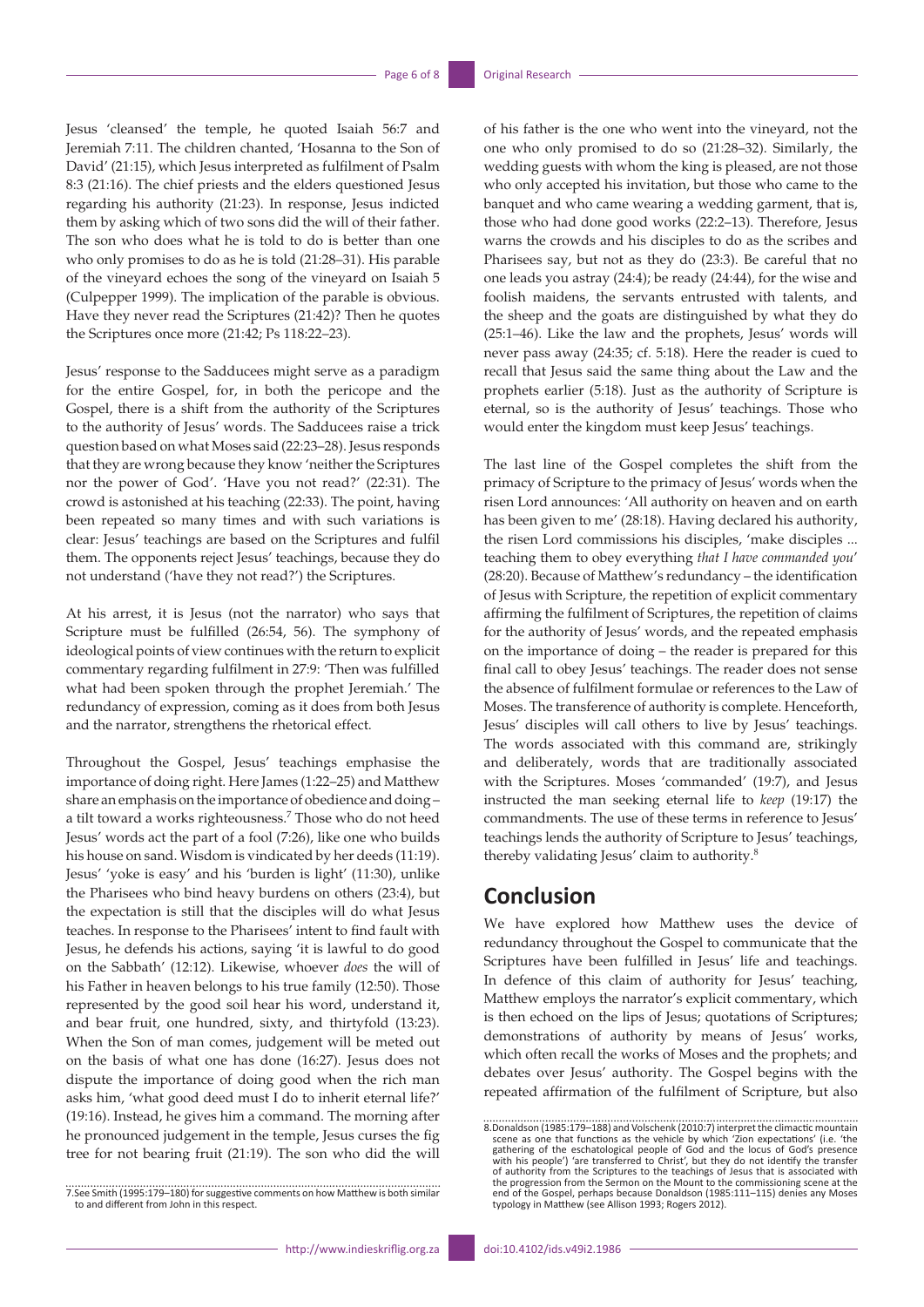**TABLE 2:** The transfer of authority in Matthew.

| Variable                             | Matthew 5-7              | Matthew 8-25                                     | Matthew 26-28            |  |  |
|--------------------------------------|--------------------------|--------------------------------------------------|--------------------------|--|--|
| Jesus' Fulfillment of Scripture      |                          |                                                  |                          |  |  |
| Narrator's Comments                  | $\overline{\phantom{a}}$ | 8:17; 12:17; 13:35; 21:4                         | 27:9                     |  |  |
| Jesus' Declarations                  | $5:17 - 18$              |                                                  | 26:54,56                 |  |  |
| Demonstrations by Jesus' Works       | $\overline{\phantom{a}}$ | $21:4 - 5$                                       | $21:1 - 11$              |  |  |
| The Authority of Jesus' Teachings    |                          |                                                  |                          |  |  |
| Narrator's Comments                  | $7:28 - 29$              | 13:54                                            |                          |  |  |
| Jesus' Declarations                  | 5:21-48: 7:24-27: 9:6    | 9:6; 11:27; 24:35                                | 28:18                    |  |  |
| Jesus' Interpretation of Scripture   |                          | 11:9; 13:14; 15:7; 19:9, 16-22; 21:13, 16-17, 42 | $\overline{\phantom{a}}$ |  |  |
| 'Have you never read ?'              | $\overline{a}$           | 12:3, 5; 19:4; 21:16, 42; 22:31                  | $\overline{\phantom{a}}$ |  |  |
| Demonstrations by Jesus' Works       | $\overline{a}$           | 17:3; 21:12-14, 19                               |                          |  |  |
| Responses Affirming Jesus' Authority | 7:28                     | 9:8; 13:54; 21:11, 15; 22:33                     |                          |  |  |
| Debates over Jesus' Authority        |                          | 9:3; 12:24; 21:23-27                             |                          |  |  |

its enduring authority. In the Sermon on the Mount, Jesus declares his own authority both over against and in fulfilment of Scripture. This dialectic fuels conflict over Jesus' authority, which the religious leaders challenge repeatedly. In response, Jesus asserts that if they understood the Scriptures – indeed, if they had read the Scriptures – they would understand that what he did fulfilled the law and the prophets. By the end of the Gospel the transfer is complete: Jesus' words now carry the authority of Scripture.<sup>9</sup> See Table 2.

As William Loader (1992; 2012 n.d.) observed in a forthcoming article on the soteriology of the Gospel of John, echoing his earlier work on John's Christology:

There has been a radical break and discontinuity based on the high christological claims made by these Jews and others in the community who became Christ-believers, to the extent that Jesus was effectively made to usurp the role of Torah and was identified as alone the Word, light and life, and bearer of food and water. The original Jewish spirituality remains, however, a controlling factor in this, so that effectively the spirituality does not change, but only the way it is mediated. Ironically this even affects the discontinuous element, the role of Jesus, because he is portrayed less as a human being (never denied) and more as embodiment of God's Word in a way that then almost merges him into the being of God, analogous to Jewish understanding of Torah/Word/Wisdom.

In Matthew, however, whilst Jesus' teachings fulfil and replace the Torah, Jesus himself is not made to embody or take the Torah's place as the new locus of revelation as is the case in John, but rather Jesus is the new Moses whose teachings fulfil the Torah and now carry eternal authority. Still the essential soteriological structure remains strikingly similar in Judaism and Matthew (and John): God's revelation, through Moses or Jesus, the covenantal expectation of obedience to this revelation ('observe all that I have commanded you'), and the assurance of blessing for those who are faithful, and judgement for those who do not heed the authority of this revelation.<sup>10</sup>

The meaning of *Emmanuel* lies precisely in the eternal authority of Jesus' teachings: Jesus' words will never pass away. The Gospel reaches the end towards which it moves from its beginning. Jesus has fulfilled the law and the prophets by bringing a new teaching with 'all authority'.

## **Acknowledgements**

### **Competing interests**

The author declares that he has no financial or personal relationship(s) that may have inappropriately influenced him in writing this article.

### **References**

- Allison, D.C., Jr., 1993, *The new Moses: A Matthean typology*, Wipf & Stock, Eugene, OR.
- Anderson, J.C., 1994, *Matthew's narrative web: Over, and over, and over again*, Sheffield Academic Press, Sheffield. (JSNT Supplement Series, 91).
- Balz, H., 1972, '*tessarakonta*', in G. Kittel (ed.), *TDNT*, transl. G.W. Bromiley, vol. 8, pp. 127–139, Wm. B. Eerdmans, Grand Rapids.
- Barthes, R., 1974, *S/Z*, transl. R. Miller, Hill & Wang, New York.
- Brown, R.E., 1983, *The birth of the messiah,* Doubleday, Garden City, NY.
- Cherry, C., 1957, *On human communication*, MIT Press, Cambridge.
- Culpepper, R.A., 1999, 'Parable as commentary: The twice-given vineyard (Luke 20:9–16)', *Perspectives in Religious Studies* 26(2), 147–168.
- Culpepper, R.A., 2013, 'The weave of the tapestry: Character and theme in John', in C.W. Skinner, (ed.), *Characters and characterization in the Gospel of John*, pp. 18–35, Bloomsbury, London. (LNTS, 461).
- Cuvillier, É., 2009, 'Torah observance and radicalization in the First Gospel. Matthew and first-century Judaism: A contribution to the debate', *NTS* 55(2), 144–159. <http://dx.doi.org/10.1017/S0028688509000101>
- Davies, W.D. & Allison, D.C., 1988, *A critical and exegetical commentary on the Gospel according to Saint Matthew*, vol. 1., T&T Clark, London. (International Critical Commentary).
- Donaldson, T., 1985, *Jesus on the mountain: A study in Matthean theology*, JSOT Press, **Sheffield**
- Hays, R.B., 2005, 'The Gospel of Matthew: Reconfigured Torah', *HTS Teologiese Studies*/*Theological Studies* 61, 165–190. [http://hts.org.za/index.php/HTS/](http://hts.org.za/index.php/HTS/article/view/447/346) [article/view/447/346](http://hts.org.za/index.php/HTS/article/view/447/346)
- Kittel, G., 1964, '*erēmos*', in G. Kittel (ed.), *TDNT*, trans. G.W. Bromiley, vol. 2, pp. 657–660, Wm. B. Eerdmans, Grand Rapids.

<sup>9.</sup>Others have reached very similar conclusions from different lines of argument. É. Cuvillier (2009:159) contends: 'The First Gospel's referent has been displaced: the pillar which sustains Matthew's theology—and therefore his religious identity—is no longer primarily the Law and obedience to its commandments, but the Messiah<br>and his teaching.' Similarly, R.B. Hays (2005:189) has argued that the Gospel of<br>Matthew constitutes 'a striking reconfiguration of Israel's Sc when we recognise that this hermeneutical transformation depends at every point<br>on Matthew's insistence that it is the singular authority of the one man Jesus,<br>Emmanuel, that generates, embodies, and justifies these transf tradition'. Rogers (2012:396) concludes: 'Throughout, Matthew has shown that Jesus has greater authority than Moses, especially in the area of teaching.

<sup>10.</sup>Loader (n.d.) makes the following comments about John's soteriology: 'It is good Judaism: God's goodness offers a relationship which one accepts by taking on the gift of God's word in Torah. The christological version is the same, either by identifying Jesus with Torah, or by portraying Jesus as God's new initiative, to offer the life and truth to which Torah pointed. In both Judaism and in the christological version the offer and the response are essentially the same or of the same kind: believing, accepting the offer, entering the relationship, living out the consequences, and enjoying the privileges of being God's children.'